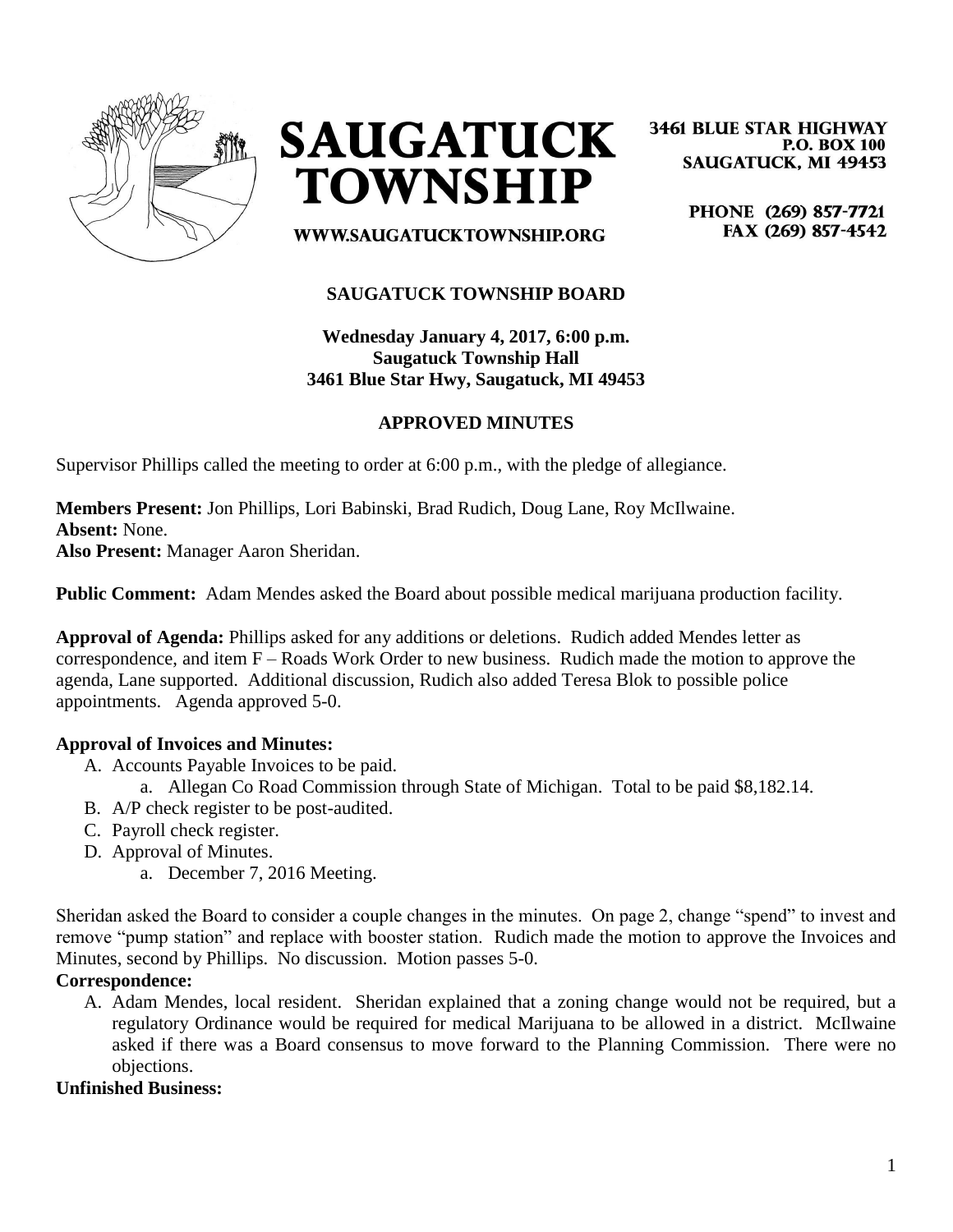- A. ZBA Appointments. Applicants Ric Brady of Singapore Trail and Catherine Dritsas of Gaslight Lane spoke on their behalf. Phillips made the motion to appoint Dritsas to Zoning Board of Appeals and Brady as Alternate to Zoning Board of Appeals. Lane supported. No discussion. Motion passes 5-0.
- B. Police Committee Appointments. Sheridan spoke with the applicants previously. Sheridan also asked if applicants would serve in other capacities. Applicants Ken Giles, Marcia Tucker, Larry Hanlin spoke on their interest in joining the committee. Applicants Teresa Blok and Chris Roerig were not present. Discussion on appointing and time table for committee. Phillips made the motion to appoint Hanlin and Tucker to the police committee. Rudich supported. No discussion.

## **New Business:**

- A. Parks Fund and Capital Fund Distributions. Sheridan stated that the Board had already approved assigning \$157,832 from the General Fund. Parks commissioner Jim Searing spoke about funds for proposed park projects. Discussion on assigning funds. Sheridan stated that funds annually would be assigned based on the Township audit. McIlwaine thanked the parks commission. Rudich made the motion to assign \$100,000 to the Parks Capital Fund and the remaining \$57,832 to the Capital Fund. McIlwaine supported. No further discussion. Motion passes 5-0.
- B. Road Millage Renewal. Sheridan stated that this was a renewal of a millage to be put on the May ballot. Sheridan stated that the roads fund was a necessity for maintaining the Township roads. McIlwaine ask if anything else was on the May ballot to share costs. Rudich moved the Resolution to place the road millage renewal on the May 2, 2017 ballot. McIlwaine supported. No further discussion. Roll call vote: McIlwaine, Lane, Babinski, Phillips, Rudich, all vote yes. Motion passes 5-0.
- C. MERS Service Credit. Rudich explained that the Michigan Employee Retirement System is allowing Municipalities to allow their employees to buy service credit and potentially retire early. The Township would not have any additional expense for the credit purchased. Phillips made the motion to allow the purchase of service credit. Rudich supported. Discussion on possible expenses to Township. Motion passes 4-0, McIlwaine abstained.
- D. Single Trash Hauler Discussion. Phillips started discussion on recycling providers in the Township. Republic Services will provide recycling, but residents have had issues signing up. McIlwaine would like to discuss the single trash hauler at a public hearing. Discussion on benefits of single trash hauler. Lane asked if waste hauler would be voted on a ballot, Babinski stated that it would be an Ordinance that the Board would pass. Phillips made the motion to authorize Sheridan to get quotes on single trash hauler with recycling, for an April public hearing. McIlwaine supported. No further discussion. Motion passes 5-0.
- E. Cemetery Recapture. Sheridan explained that Jean McCollom asked to donate purchased grave back to the Township. Sheridan would work with Rudich to provide charitable receipt. Rudich made the motion to recapture the McCollum plot, McIlwaine seconded. No further discussion. Motion passes 5- 0.
- F. Road Work Order. Sheridan explained that the order was for a calcium chloride treatment for dirt roads. Sheridan explained that there is a road commission meeting coming up for Lane to attend. Phillips made the motion to approve the road work order for salt treatments, Rudich seconded. No further discussion. Motion passes 5-0.

### **Committee Reports:**

- A. Planning Commission. Did not meet.
- B. Road Committee. No Report.
- C. Interurban. Babinski reported that the Interurban was compiling surveys and exploring extending hours in summer.
- D. Fire Board. McIlwaine reported that 13% increase in calls year to date. Community risk reduction included Elementary School education and mobile home parks smoke alarms. Donation program for Fire Department to buy jaws of life has gone well. Cost recover billed \$39,500.